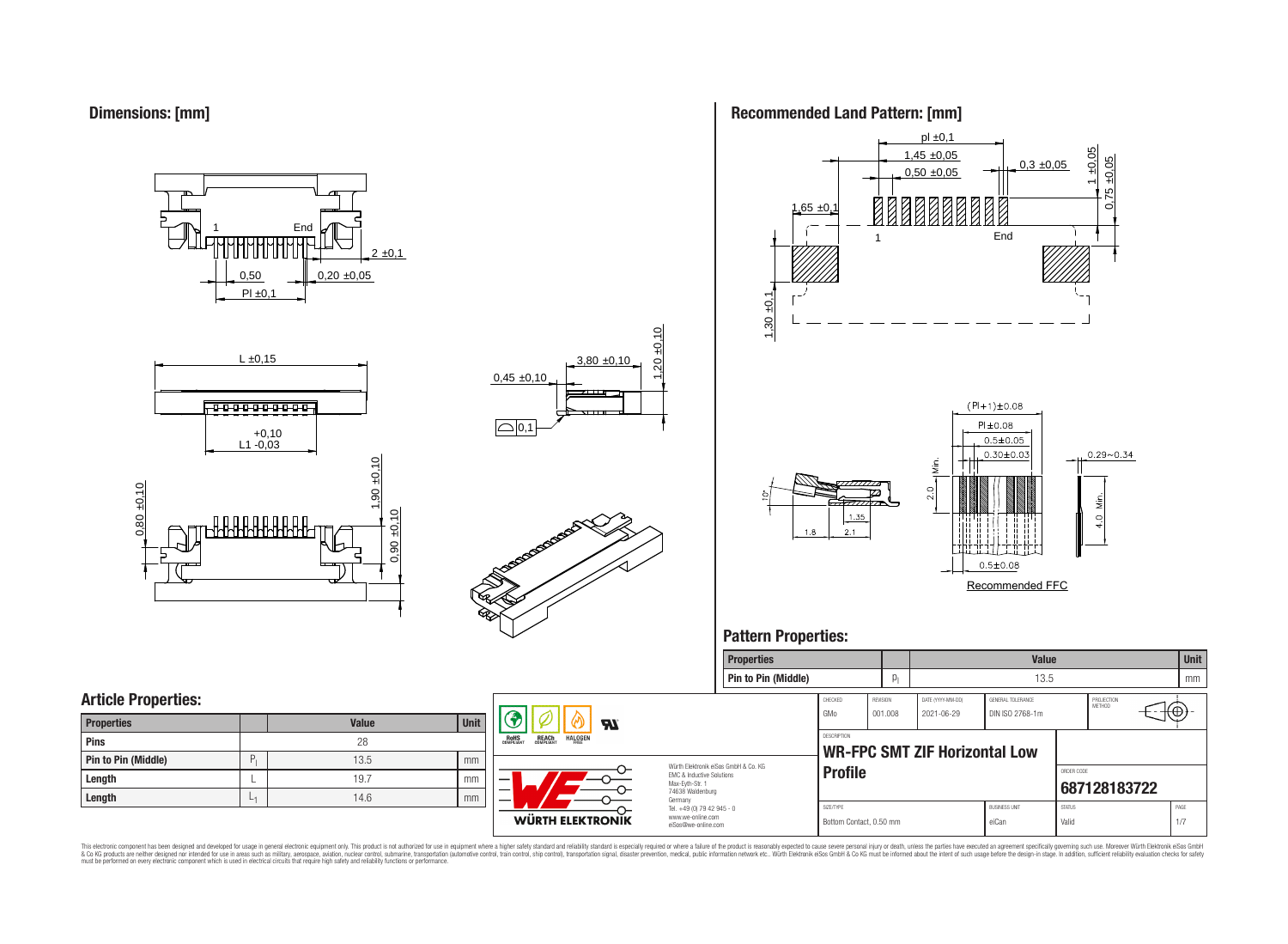### **Kind Properties:**

| <b>Properties</b> | <b>Value</b>     | <b>Unit</b> |  |  |  |  |
|-------------------|------------------|-------------|--|--|--|--|
| Pitch             | U.5              | mm          |  |  |  |  |
| <b>Durability</b> | 20 Mating cycles |             |  |  |  |  |

## **Material Properties:**

| <b>Insulator Material</b>            | <b>LCP</b>                                   |
|--------------------------------------|----------------------------------------------|
| <b>Insulator Flammability Rating</b> | $UL94$ V-0                                   |
| <b>Insulator Color</b>               | Ivory                                        |
| <b>Actuator Material</b>             | PA <sub>6</sub> T                            |
| <b>Actuator Flammability Rating</b>  | UL94 V- $0$                                  |
| <b>Actuator Color</b>                | <b>Black</b>                                 |
| <b>Contact Material</b>              | Phosphor Bronze                              |
| <b>Contact Plating</b>               | 120 ( $\mu$ ") Tin over 30 ( $\mu$ ") Nickel |
| <b>Contact Type</b>                  | Stamped                                      |
| <b>Solder Tabs</b>                   | <b>Brass</b>                                 |

## **General Information:**

| $\sim$ |
|--------|
|--------|

## **Electrical Properties:**

| <b>Properties</b>            |           | <b>Test conditions</b> | <b>Value</b> | <b>Unit</b>    | Tol. |
|------------------------------|-----------|------------------------|--------------|----------------|------|
| <b>Rated Current</b>         | ΙR        |                        | 0.4          | $\overline{A}$ |      |
| <b>Working Voltage</b>       |           |                        | 50           | V(AC)          |      |
| <b>Withstanding Voltage</b>  |           | min                    | 250          | V(AC)          |      |
| <b>Contact Resistance</b>    | R         |                        | 30           | $m\Omega$      | max. |
| <b>Insulation Resistance</b> | $R_{ISO}$ |                        | 100          | M.             | min. |

## **Certification:**

**RoHS Approval RoHS Approval Compliant** [2011/65/EU&2015/863]

## **Certification:**

| <b>REACh Approval</b> | Conform or declared [(EC)1907/2006] |
|-----------------------|-------------------------------------|
| <b>Halogen Free</b>   | Conform [IEC 61249-2-21]            |
| <b>Halogen Free</b>   | Conform [JEDEC JS709B]              |
| UL Approval           | F323964                             |

## **Packaging Properties:**

| . aundyniy                | Reel<br>lape<br>and |
|---------------------------|---------------------|
| <b>Unit</b><br>rackayılıy | 4000                |

## **Specific Recommendation:**

In order to handle products correctly, please download our precaution guide which is available under "Tutorials" on our Homepage: www. we-online.com/precaution\_6873xx124422

| Яï                                                               |                                                                                                                     | CHECKED<br>GMo                       | REVISION<br>001.008 | DATE (YYYY-MM-DD)<br>2021-06-29      | GENERAL TOLERANCE<br>DIN ISO 2768-1m |                        | PROJECTION<br>METHOD       | ι₩          |  |
|------------------------------------------------------------------|---------------------------------------------------------------------------------------------------------------------|--------------------------------------|---------------------|--------------------------------------|--------------------------------------|------------------------|----------------------------|-------------|--|
| ROHS<br>COMPLIANT<br><b>HALOGEN</b><br><b>REACH</b><br>COMPLIANT |                                                                                                                     | <b>DESCRIPTION</b>                   |                     | <b>WR-FPC SMT ZIF Horizontal Low</b> |                                      |                        |                            |             |  |
|                                                                  | Würth Elektronik eiSos GmbH & Co. KG<br>EMC & Inductive Solutions<br>Max-Evth-Str. 1<br>74638 Waldenburg<br>Germany | <b>Profile</b>                       |                     |                                      |                                      |                        | ORDER CODE<br>687128183722 |             |  |
| WÜRTH ELEKTRONIK                                                 | Tel. +49 (0) 79 42 945 - 0<br>www.we-online.com<br>eiSos@we-online.com                                              | SIZE/TYPE<br>Bottom Contact, 0.50 mm |                     |                                      | <b>BUSINESS UNIT</b><br>eiCan        | <b>STATUS</b><br>Valid |                            | PAGE<br>2/7 |  |

This electronic component has been designed and developed for usage in general electronic equipment only. This product is not authorized for subserved requipment where a higher selection equipment where a higher selection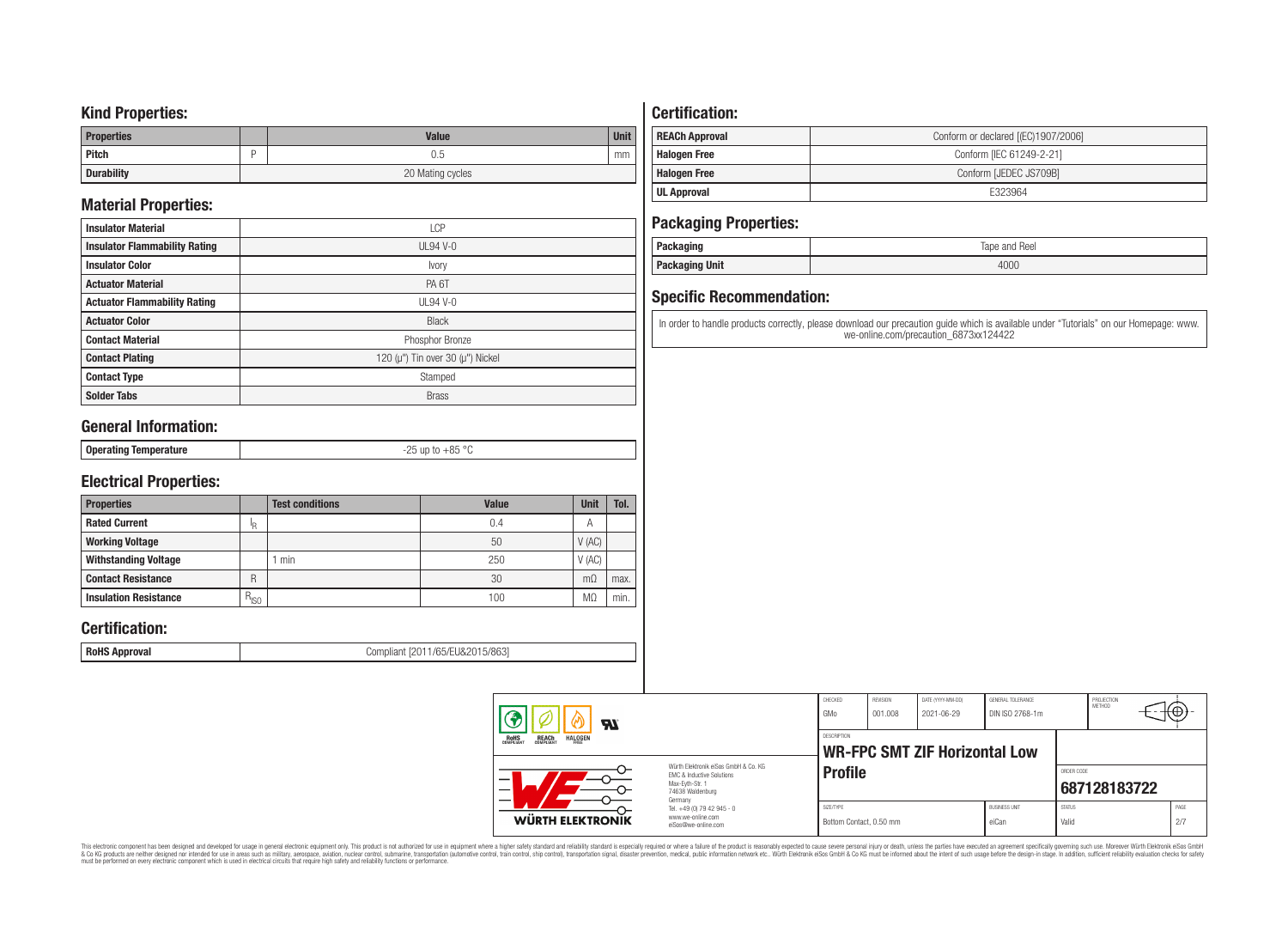## **Packaging Specification - Tape: [mm]**

### **Packaging Specification - Reel: [mm]**







This electronic component has been designed and developed for usage in general electronic equipment only. This product is not authorized for use in equipment where a higher safely standard and reliability standard si espec & Ook product a label and the membed of the seasuch as marked and as which such a membed and the such assume that income in the seasuch and the simulation and the such assume that include to the such a membed and the such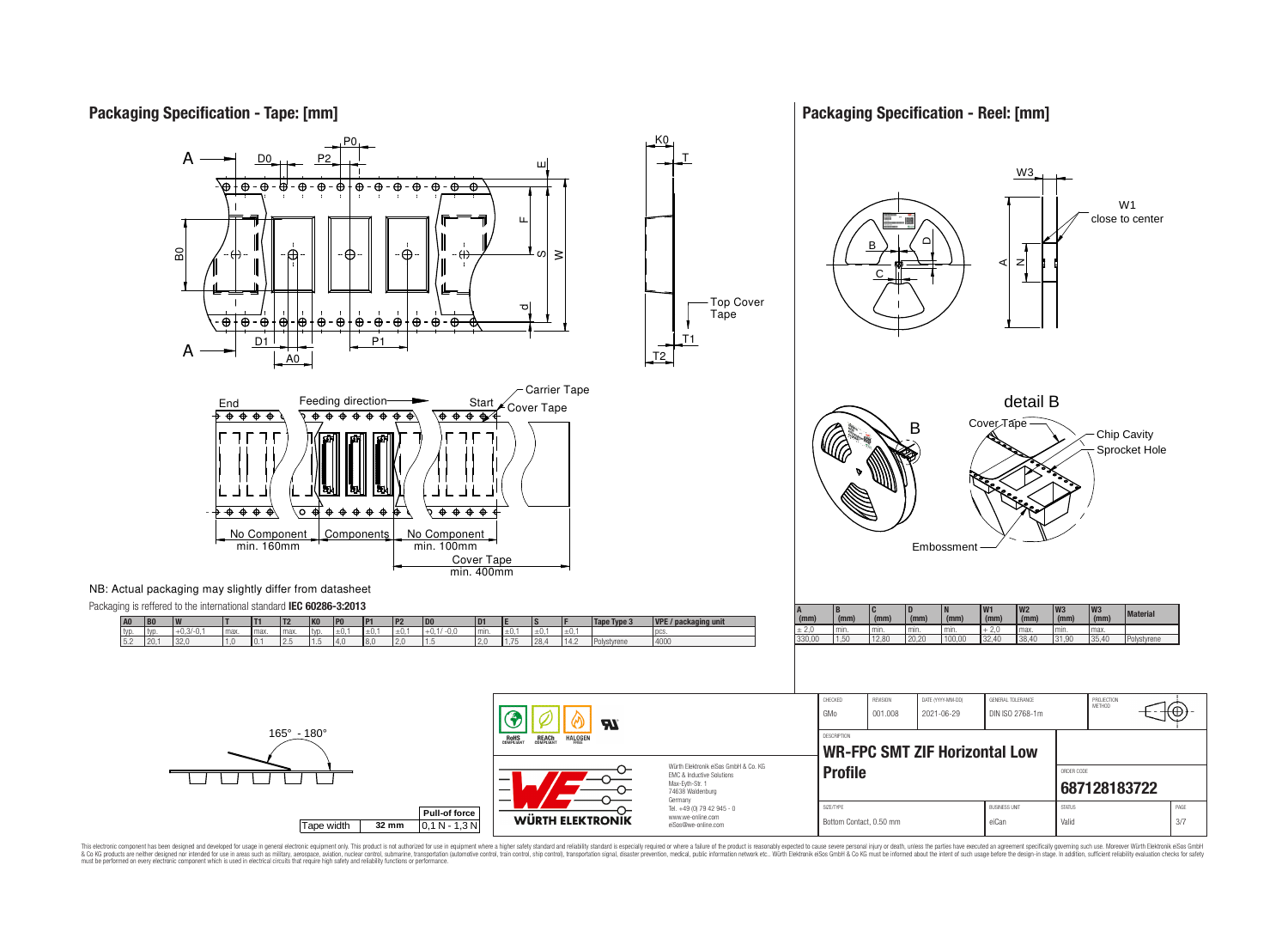

#### NB: Actual packaging may slightly differ from datasheet

| L <sub>C</sub> (mm) | $\mathbf{u}$<br>, $W_C$ (mm) | $H_C$ (mm)     | No. of reel<br>outer packaging | <b>Packaging</b><br>l Unit | <b>Material</b> |
|---------------------|------------------------------|----------------|--------------------------------|----------------------------|-----------------|
| typ                 | I tvd.                       |                | reel.                          | l pcs                      |                 |
| 350                 | 350                          | $\cap$<br>1326 |                                | 28000                      | <b>Paper</b>    |

| $\boldsymbol{H}$<br><b>HALOGEN</b><br><b>REACH</b><br>COMPLIANT<br><b>ROHS</b><br>COMPLIANT |                                                                                                                     | CHECKED<br>GMo                                             | <b>REVISION</b><br>001.008 | DATE (YYYY-MM-DD)<br>2021-06-29 | GENERAL TOLERANCE<br>DIN ISO 2768-1m |                        | PROJECTION<br><b>METHOD</b> | ٣Ħ          |  |
|---------------------------------------------------------------------------------------------|---------------------------------------------------------------------------------------------------------------------|------------------------------------------------------------|----------------------------|---------------------------------|--------------------------------------|------------------------|-----------------------------|-------------|--|
|                                                                                             |                                                                                                                     | <b>DESCRIPTION</b><br><b>WR-FPC SMT ZIF Horizontal Low</b> |                            |                                 |                                      |                        |                             |             |  |
|                                                                                             | Würth Elektronik eiSos GmbH & Co. KG<br>EMC & Inductive Solutions<br>Max-Evth-Str. 1<br>74638 Waldenburg<br>Germany | <b>Profile</b>                                             |                            |                                 |                                      |                        | ORDER CODE<br>687128183722  |             |  |
| WÜRTH ELEKTRONIK                                                                            | Tel. +49 (0) 79 42 945 - 0<br>www.we-online.com<br>eiSos@we-online.com                                              | SIZE/TYPE<br>Bottom Contact, 0.50 mm                       |                            |                                 | <b>BUSINESS UNIT</b><br>eiCan        | <b>STATUS</b><br>Valid |                             | PAGE<br>4/7 |  |

This electronic component has been designed and developed for usage in general electronic equipment only. This product is not authorized for subserved requipment where a higher selection equipment where a higher selection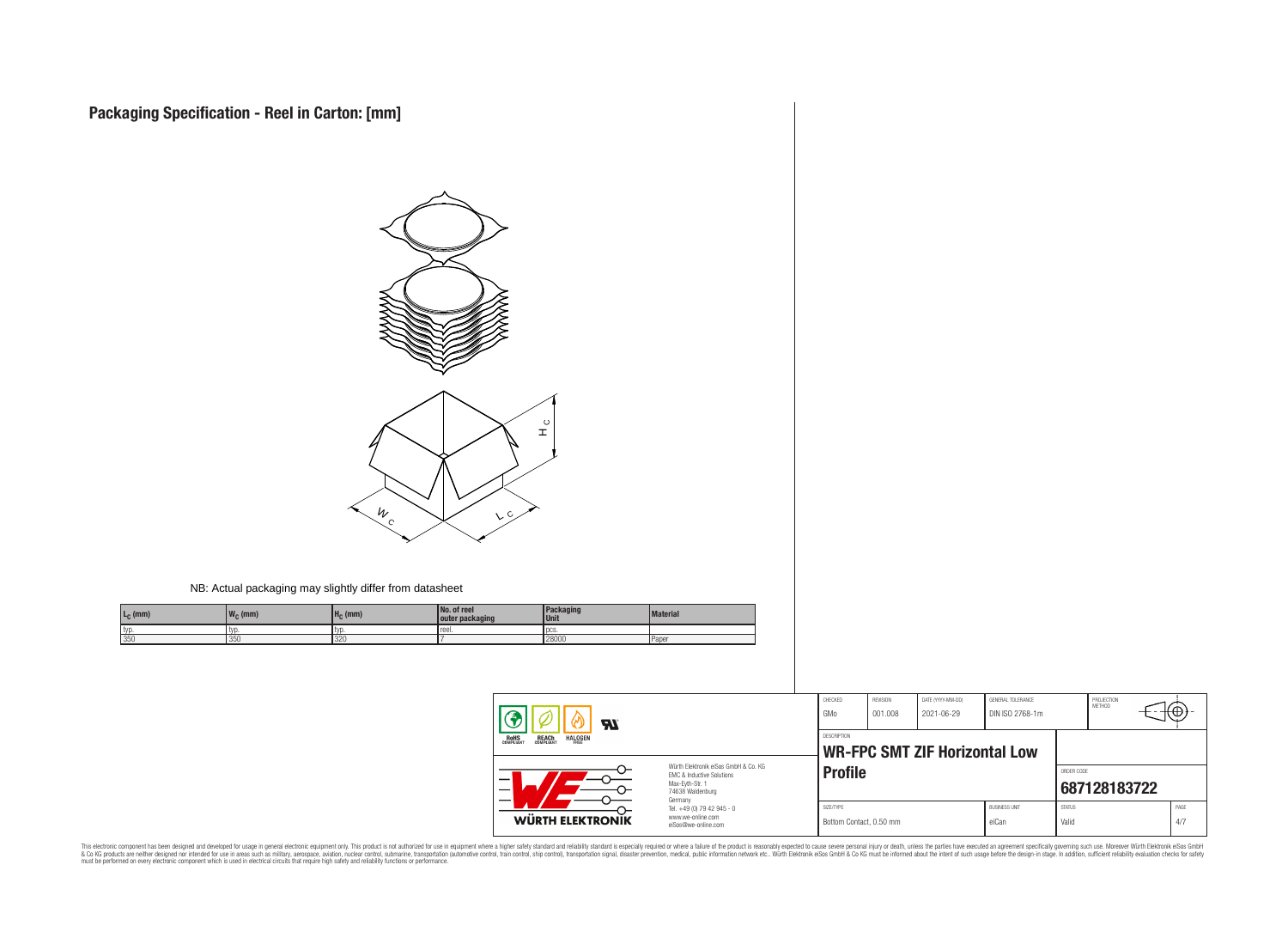## **Classification Reflow Profile for SMT components:**



## **Classification Reflow Soldering Profile:**

| <b>Profile Feature</b>                              |                    | Value                            |
|-----------------------------------------------------|--------------------|----------------------------------|
| <b>Preheat Temperature Min</b>                      | $\frac{1}{s}$ min  | 150 °C                           |
| <b>Preheat Temperature Max</b>                      | $\mathsf{I}$ s max | 200 °C                           |
| Preheat Time $t_s$ from $T_{s min}$ to $T_{s max}$  | t,                 | $60 - 120$ seconds               |
| Ramp-up Rate $(T_1$ to $T_p$ )                      |                    | $3^{\circ}$ C/ second max.       |
| <b>Liquidous Temperature</b>                        | T,                 | 217 °C                           |
| Time t <sub>i</sub> maintained above T <sub>1</sub> | t,                 | 60 - 150 seconds                 |
| Peak package body temperature                       | T <sub>o</sub>     | $T_p \leq T_c$ , see Table below |
| Time within 5°C of actual peak<br>temperature       | $t_{p}$            | $20 - 30$ seconds                |
| Ramp-down Rate $(T_p$ to $T_1$ )                    |                    | $6^{\circ}$ C/ second max.       |
| Time 25°C to peak temperature                       |                    | 8 minutes max.                   |

refer to IPC/ JEDEC J-STD-020E

# **Package Classification Reflow Temperature (T<sup>c</sup> ):**

| <b>Properties</b>                                                    | Volume mm <sup>3</sup><br>$350$ | Volume mm <sup>3</sup><br>350-2000 | Volume mm <sup>3</sup><br>>2000 |
|----------------------------------------------------------------------|---------------------------------|------------------------------------|---------------------------------|
| <b>PB-Free Assembly   Package Thickness  </b><br>$< 1.6$ mm          | 260 °C                          | 260 °C                             | 260 °C                          |
| <b>PB-Free Assembly   Package Thickness  </b><br>$1.6$ mm $- 2.5$ mm | 260 °C                          | 250 °C                             | 245 °C                          |
| <b>PB-Free Assembly   Package Thickness  </b><br>$>2.5$ mm           | 250 °C                          | 245 °C                             | 245 °C                          |

refer to IPC/ JEDEC J-STD-020E

| $\boldsymbol{H}$                                                                                                              |                                                                                   | CHECKED<br>GMo                       | <b>REVISION</b><br>001.008 | DATE (YYYY-MM-DD)<br>2021-06-29      | GENERAL TOLERANCE<br>DIN ISO 2768-1m |                            | PROJECTION<br>METHOD | ₩Ψ          |
|-------------------------------------------------------------------------------------------------------------------------------|-----------------------------------------------------------------------------------|--------------------------------------|----------------------------|--------------------------------------|--------------------------------------|----------------------------|----------------------|-------------|
| <b>HALOGEN</b><br>REACH<br>COMPLIANT<br>ROHS<br>COMPLIANT<br>FRFF                                                             |                                                                                   | <b>DESCRIPTION</b>                   |                            | <b>WR-FPC SMT ZIF Horizontal Low</b> |                                      |                            |                      |             |
| Würth Flektronik eiSos GmbH & Co. KG<br><b>EMC &amp; Inductive Solutions</b><br>—<br>Max-Evth-Str. 1<br>—<br>74638 Waldenburg |                                                                                   | <b>Profile</b>                       |                            |                                      |                                      | ORDER CODE<br>687128183722 |                      |             |
| <b>WÜRTH ELEKTRONIK</b>                                                                                                       | Germany<br>Tel. +49 (0) 79 42 945 - 0<br>www.we-online.com<br>eiSos@we-online.com | SIZE/TYPE<br>Bottom Contact, 0.50 mm |                            |                                      | <b>BUSINESS UNIT</b><br>eiCan        | <b>STATUS</b><br>Valid     |                      | PAGE<br>5/7 |

This electronic component has been designed and developed for usage in general electronic equipment only. This product is not authorized for subserved requipment where a higher selection equipment where a higher selection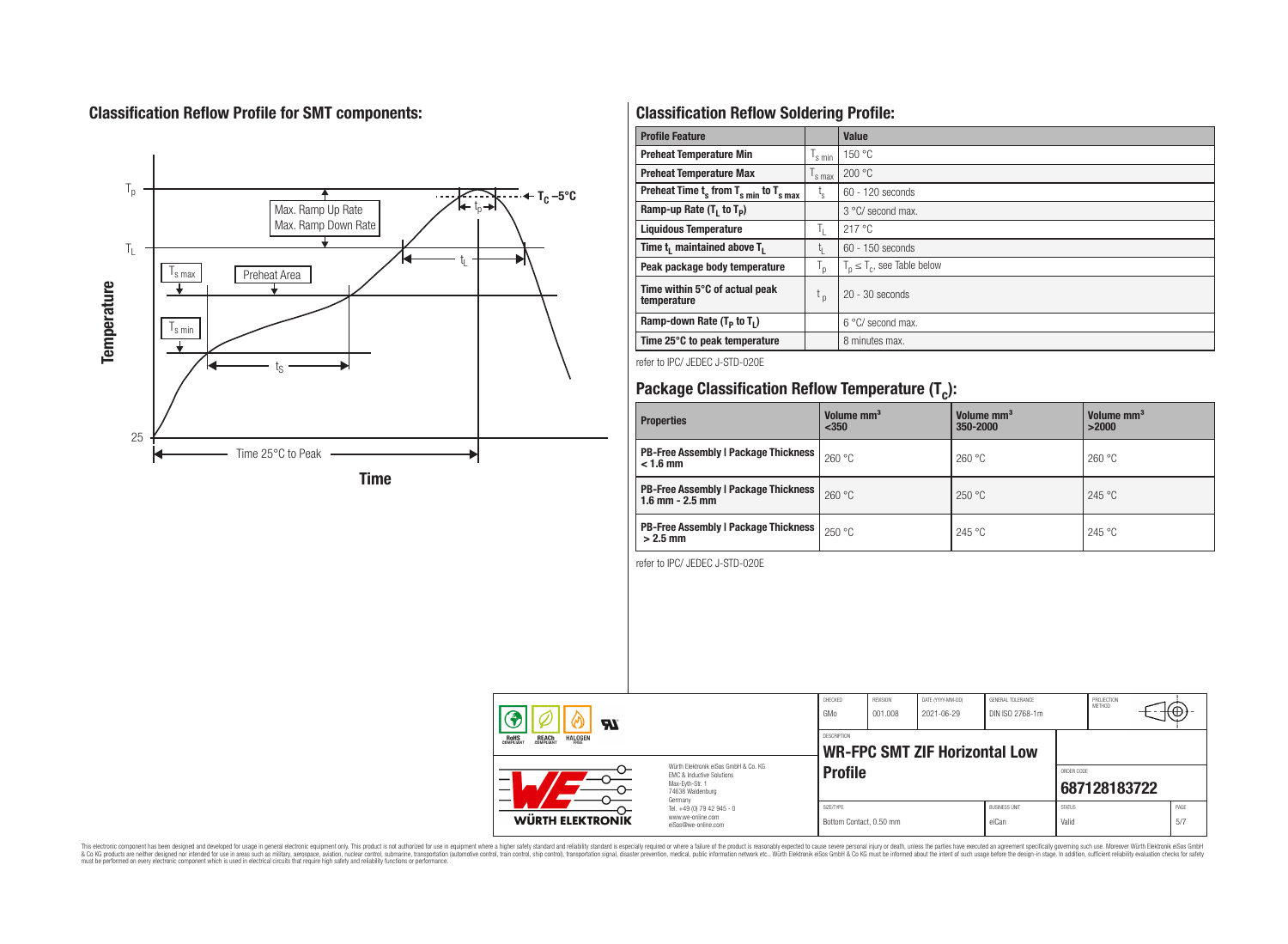## **Cautions and Warnings:**

### **The following conditions apply to all goods within the product series of the Connectors of Würth Elektronik eiSos GmbH & Co. KG:**

#### **General:**

- This mechanical component is designed and manufactured for use in general electronic equipment.
- Würth Elektronik must be asked for written approval (following the PPAP procedure) before incorporating the components into any equipment in fields such as military, aerospace, aviation, nuclear control, submarine, transportation (automotive control, train control, ship control), transportation signal, disaster prevention, medical, public information network, etc. where higher safety and reliability are especially required and/or if there is the possibility of direct damage or human injury.
- Mechanical components that will be used in safety-critical or high-reliability applications, should be pre-evaluated by the customer.
- The mechanical component is designed and manufactured to be used within the datasheet specified values. If the usage and operation conditions specified in the datasheet are not met, the component may be damaged or dissolved.
- Do not drop or impact the components, the component may be damaged.
- Prevent any damage or scratches on the component, especially on the actuator.
- Direct mechanical impact to the product shall be prevented (e.g overlapping of the PCB's).
- Würth Elektronik products are qualified according to international standards, which are listed in each product reliability report. Würth Elektronik does not warrant any customer qualified product characteristics beyond Würth Elektroniks' specifications, for its validity and sustainability over time.
- The responsibility for the applicability of the customer specific products and use in a particular customer design is always within the authority of the customer. All technical specifications for standard products do also apply to customer specific products.
- The mechanical component is designed to be used along with Würth Elektronik counterparts and tools. Würth Elektronik cannot ensure the reliability of these components while being used with other products.

#### **Product Specific:**

#### **Soldering:**

- The solder profile must comply with the technical product specifications. All other profiles will void the warranty.
- All other soldering methods are at the customers' own risk.

#### **Cleaning and Washing:**

- Washing agents used during the production to clean the customer application might damage or change the characteristics of the component, body, pins and termination. Washing agents may have a negative effect on the long-term functionality of the product.
- Using a brush during the cleaning process may deform function relevant areas. Therefore, we do not recommend using a brush during the PCB cleaning process.

#### **Potting and Coating:**

• If the product is potted in the customer application, the potting material might shrink or expand during and after hardening. Shrinking could lead to an incomplete seal, allowing contaminants into the components. Expansion could damage the components. We recommend a manual inspection after potting or coating to avoid these effects.

#### **Storage Conditions:**

- A storage of Würth Elektronik products for longer than 12 months is not recommended. Within other effects, the terminals may suffer degradation, resulting in bad solderability. Therefore, all products shall be used within the period of 12 months based on the day of shipment.
- Do not expose the components to direct sunlight.
- The storage conditions in the original packaging are defined according to DIN EN 61760-2.
- The storage conditions stated in the original packaging apply to the storage time and not to the transportation time of the components.

#### **Packaging:**

• The packaging specifications apply only to purchase orders comprising whole packaging units. If the ordered quantity exceeds or is lower than the specified packaging unit, packaging in accordance with the packaging specifications cannot be ensured.

#### **Handling:**

- Do not repeatedly operate the component with excessive force. It may damage or deform the component resulting in malfunction.
- In the case a product requires particular handling precautions, in addition to the general recommendations mentioned here before, these will appear on the product datasheet
- The temperature rise of the component must be taken into consideration. The operating temperature is comprised of ambient temperature and temperature rise of the component.The operating temperature of the component shall not exceed the maximum temperature specified.

These cautions and warnings comply with the state of the scientific and technical knowledge and are believed to be accurate and reliable. However, no responsibility is assumed for inaccuracies or incompleteness.

| Яľ<br><b>REACH</b><br>COMPLIANT<br><b>HALOGEN</b><br><b>ROHS</b><br>COMPLIANT |                                                                                                                     | CHECKED<br>GMo                                      | REVISION<br>001.008 | DATE (YYYY-MM-DD)<br>2021-06-29 | GENERAL TOLERANCE<br>DIN ISO 2768-1m |                            | PROJECTION<br><b>METHOD</b> |  | ₩₩.         |
|-------------------------------------------------------------------------------|---------------------------------------------------------------------------------------------------------------------|-----------------------------------------------------|---------------------|---------------------------------|--------------------------------------|----------------------------|-----------------------------|--|-------------|
|                                                                               |                                                                                                                     | DESCRIPTION<br><b>WR-FPC SMT ZIF Horizontal Low</b> |                     |                                 |                                      |                            |                             |  |             |
|                                                                               | Würth Flektronik eiSos GmbH & Co. KG<br>FMC & Inductive Solutions<br>Max-Evth-Str. 1<br>74638 Waldenburg<br>Germany | <b>Profile</b>                                      |                     |                                 |                                      | ORDER CODE<br>687128183722 |                             |  |             |
| <b>WÜRTH ELEKTRONIK</b>                                                       | Tel. +49 (0) 79 42 945 - 0<br>www.we-online.com<br>eiSos@we-online.com                                              | SIZE/TYPE<br>Bottom Contact, 0.50 mm                |                     |                                 | <b>BUSINESS UNIT</b><br>eiCan        | <b>STATUS</b><br>Valid     |                             |  | PAGE<br>6/7 |

This electronic component has been designed and developed for usage in general electronic equipment only. This product is not authorized for use in equipment where a higher safety standard and reliability standard si espec & Ook product a label and the membed of the seasuch as marked and as which such a membed and the such assume that income in the seasuch and the simulation and the such assume that include to the such a membed and the such